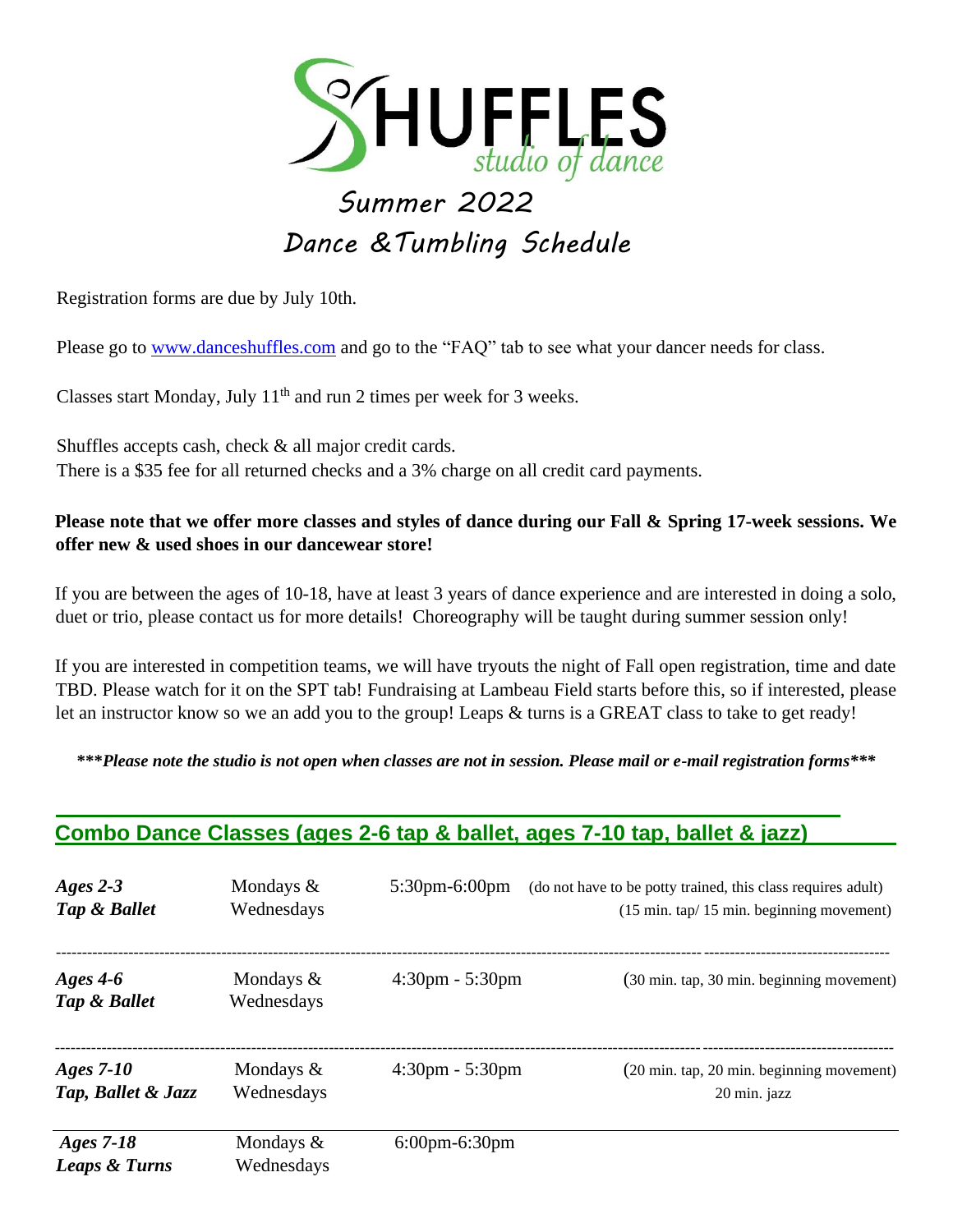### **Ballet & Technique Classes\* (Ages 11-18)**

| Ages 11-13 Ballet<br>& pointe         | Mondays &<br>Wednesdays    | 6:30pm - 7:30pm | (40 min. barre & floor work, 20 min. routine) |
|---------------------------------------|----------------------------|-----------------|-----------------------------------------------|
| Ages 7-18<br><b>Leaps &amp; Turns</b> | Mondays &<br>Wednesdays    | 6:00pm-6:30pm   |                                               |
| <b>Hip Hop Classes*</b>               |                            |                 |                                               |
| Ages $5-8$<br><b>Hip Hop</b>          | Mondays &<br>Wednesdays    | 6:00pm-6:30pm   |                                               |
| <b>Ages 9-14</b><br><b>Hip Hop</b>    | Mondays $\&$<br>Wednesdays | 5:30pm-6:00pm   |                                               |
| <b>Tumbling Classes*</b>              |                            |                 |                                               |
| <b>Ages 11-18</b><br><b>Tumbling</b>  | Mondays &<br>Wednesdays    | 4:45pm-5:30pm   |                                               |
| Ages $4-6$<br><b>Tumbling</b>         | Mondays &<br>Wednesdays    | 5:30pm-6:00pm   |                                               |
| <b>Ages 7-10</b><br><b>Tumbling</b>   | Mondays &<br>Wednesdays    | 6:00pm-6:30pm   |                                               |
| <b>Adult Classes*</b>                 |                            |                 |                                               |
| <b>POUND</b>                          | Mondays &<br>Wednesdays    | 6:30pm-7:00pm   |                                               |
| <b>Adult</b><br><b>Barre</b>          | Tuesdays only              | 5:45pm-6:30pm   |                                               |
|                                       |                            |                 |                                               |

*\*A BIGGER VARIETY OF STYLES AND AGE GROUPS ARE OFFERED DURING OUR 17 WEEK SESSIONS*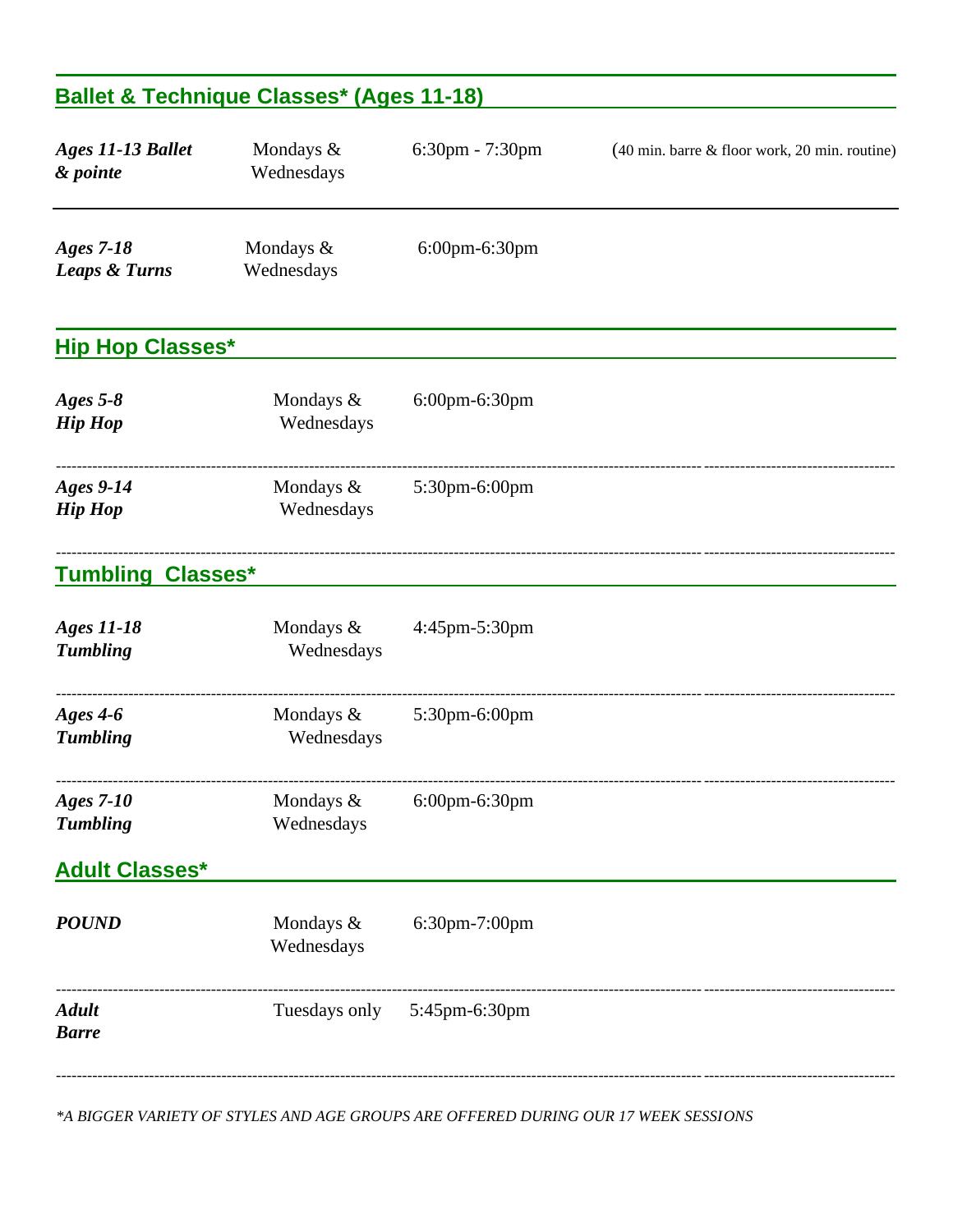## **Payments**

*Please note there are no refunds for missed classes unless otherwise approved. Payments are due at the first class.*

| <b>Class Description:</b>                | <b>Price of class</b> |         |
|------------------------------------------|-----------------------|---------|
| $2-3$ year old combo $(30 \text{ min})$  |                       | \$36.00 |
| 4-6 year old combo $(60 \text{ min})$    |                       | \$68.00 |
| $7-10$ year old combo $(60 \text{ min})$ |                       | \$68.00 |
| 10-18 year old ballet (60 min)           |                       | \$68.00 |
| all hip hop classes                      | $(30 \text{ min})$    | \$36.00 |
| 11-18 tumbling                           | $(45 \text{ min})$    | \$46.00 |
| 4-10 tumbling                            | $(30 \text{ min})$    | \$36.00 |
| <b>Adult POUND</b>                       | $(30 \text{ min})$    | \$36.00 |
| <b>Adult Barre</b>                       | $(45 \text{ min})$    | \$23.00 |